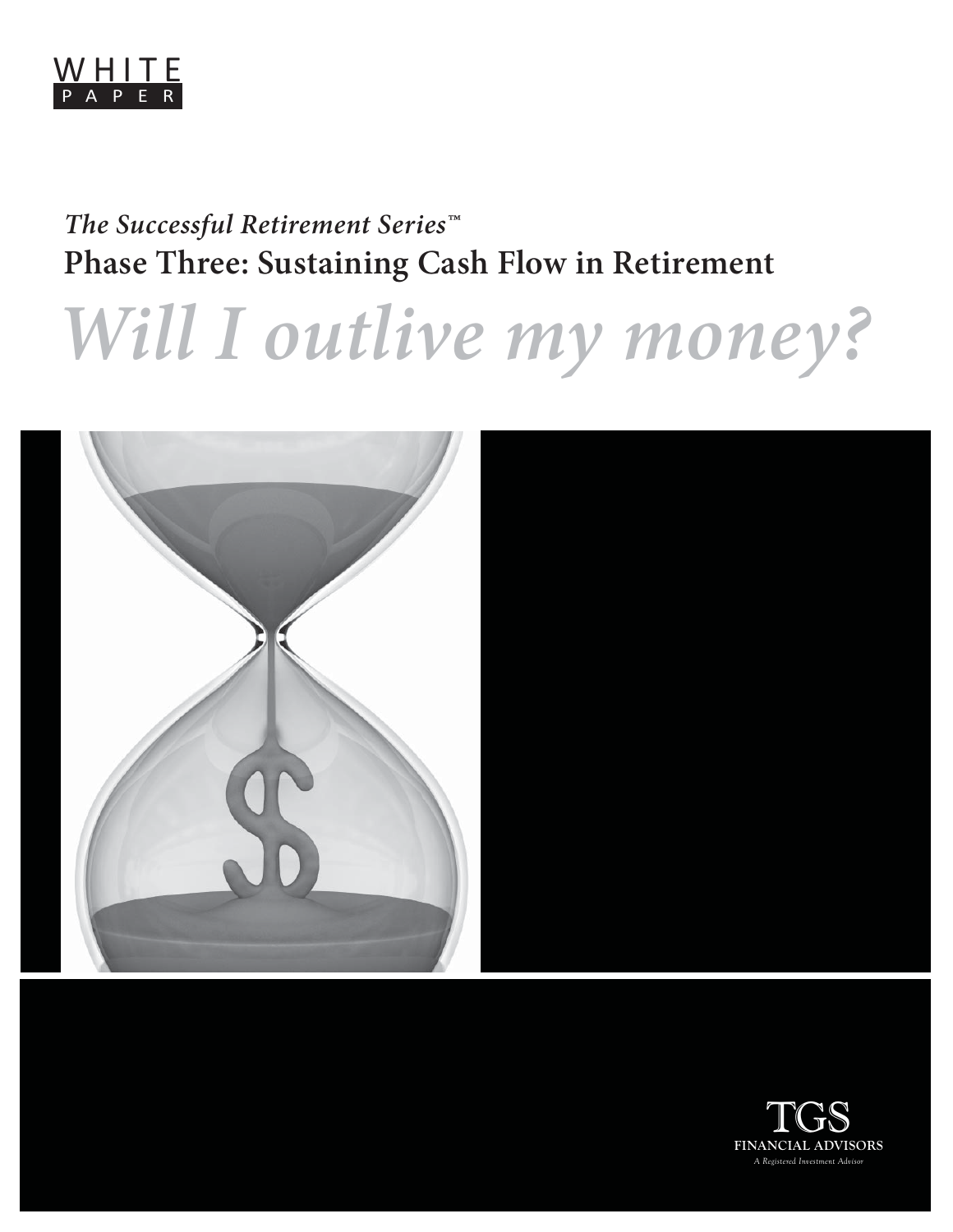# If you are age 70 and in good health, you should not be planning for the next two years, but for the next two decades.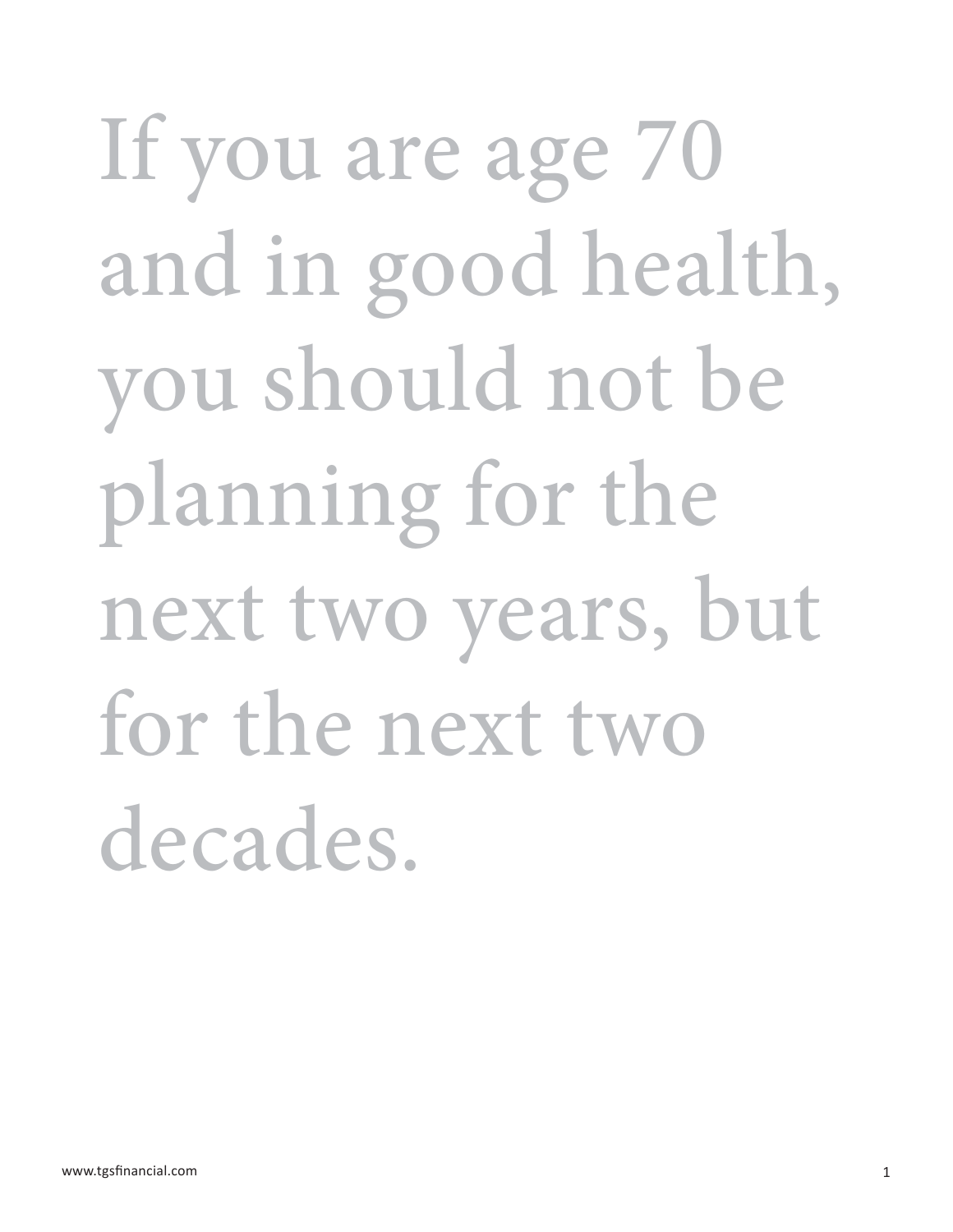When Ida May Fuller received the first-ever Social Security payment in January of 1940, she was 65<br>years old. She had contributed a grand total of \$24.75 to the Social Security system during her working years. She lived to years old. She had contributed a grand total of \$24.75 to the Social Security system during her working years. She lived to age 100, collecting a total of \$22,889 in benefits over the years.

Nice work if you can get it!

For early recipients, Social Security was a simply wonderful innovation. It cost the average worker only pennies a day and transformed the economic lives of older Americans.

The world has changed fundamentally since Ida May received that first check seventy years ago. In 1940, the average American lived to age 63. The problem back then was living long enough to collect retirement benefits, not outliving those benefits. Now life expectancy at birth is almost 78 years, and even higher for women, the wealthy and the better educated<sup>1</sup>. *Today your biggest risk in retirement is outliving your income.* 

# **The 21st Century retirement challenge**

# **Every person contemplating retirement wonders:**

- How long will I live?
- Will Social Security be there when I need it?
- Will I get sick? If I do, who will take care of me?
- How should I invest?
- What will happen with the economy  $-$  in particular with investment returns, tax rates and inflation?
- If I need long-term care, will I be able to afford it?

# And finally, and most important:

*• Will I run out of money?*

<sup>&</sup>lt;sup>1</sup> If you are a woman with a PhD and a substantial investment portfolio, you should plan to be around for a long time.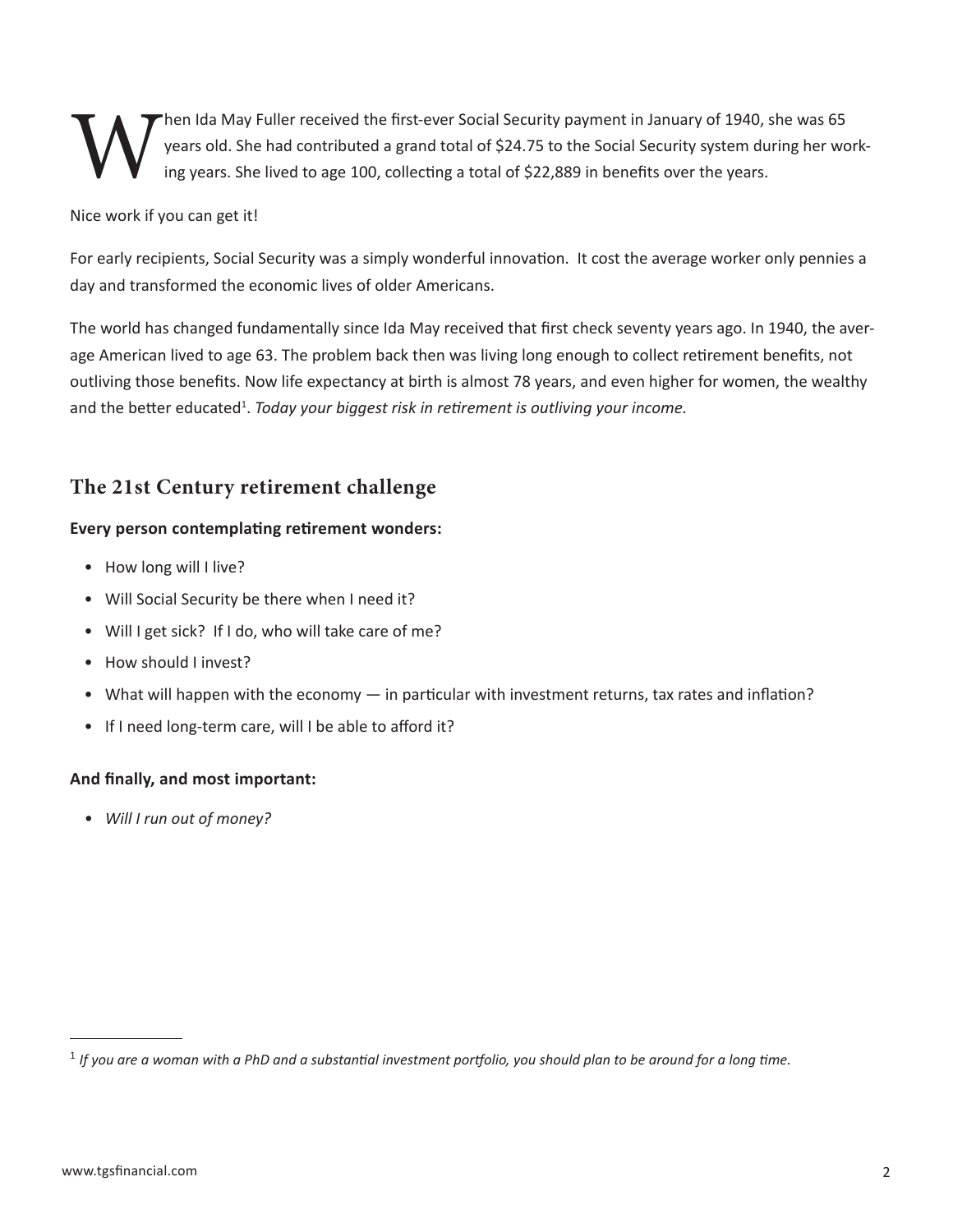# **Living longer, living better**

Many of these questions are driven by one piece of wonderful news: *Americans are living longer, healthier lives than ever before.* 

We see this constantly in the lives of our own clients. My client Bob retired back in the mid-1980s. His lifelong ambition was to shoot his age on the golf course. After he retired, he would play golf almost every day, sometimes twice a day when the weather was fine. He played right through the winter, unless there was snow on the ground. As he grew older, he played less often, but a week rarely went by during spring, summer or fall when he was not out on the golf course at least twice.

In the two years before his death at age 90, Bob shot his age twice. His story illustrates the blessing of longer, healthier lives. Bob's ideal retirement revolved around golf and family. Your passions, interests and commitments may be very different.<sup>2</sup>

#### **Chart 1**

Longevity versus Savings Rate (United States)



<sup>&</sup>lt;sup>2</sup> In general, I'm with Winston Churchill on golf. He said, "Golf is a sport concerned with putting a very small ball in a very small *hole, with instruments ill-designed for the purpose." Ugly things happen when I have a golf club in my hand. Not Elin Nordegren ugly, but certainly not what most people would call golf.*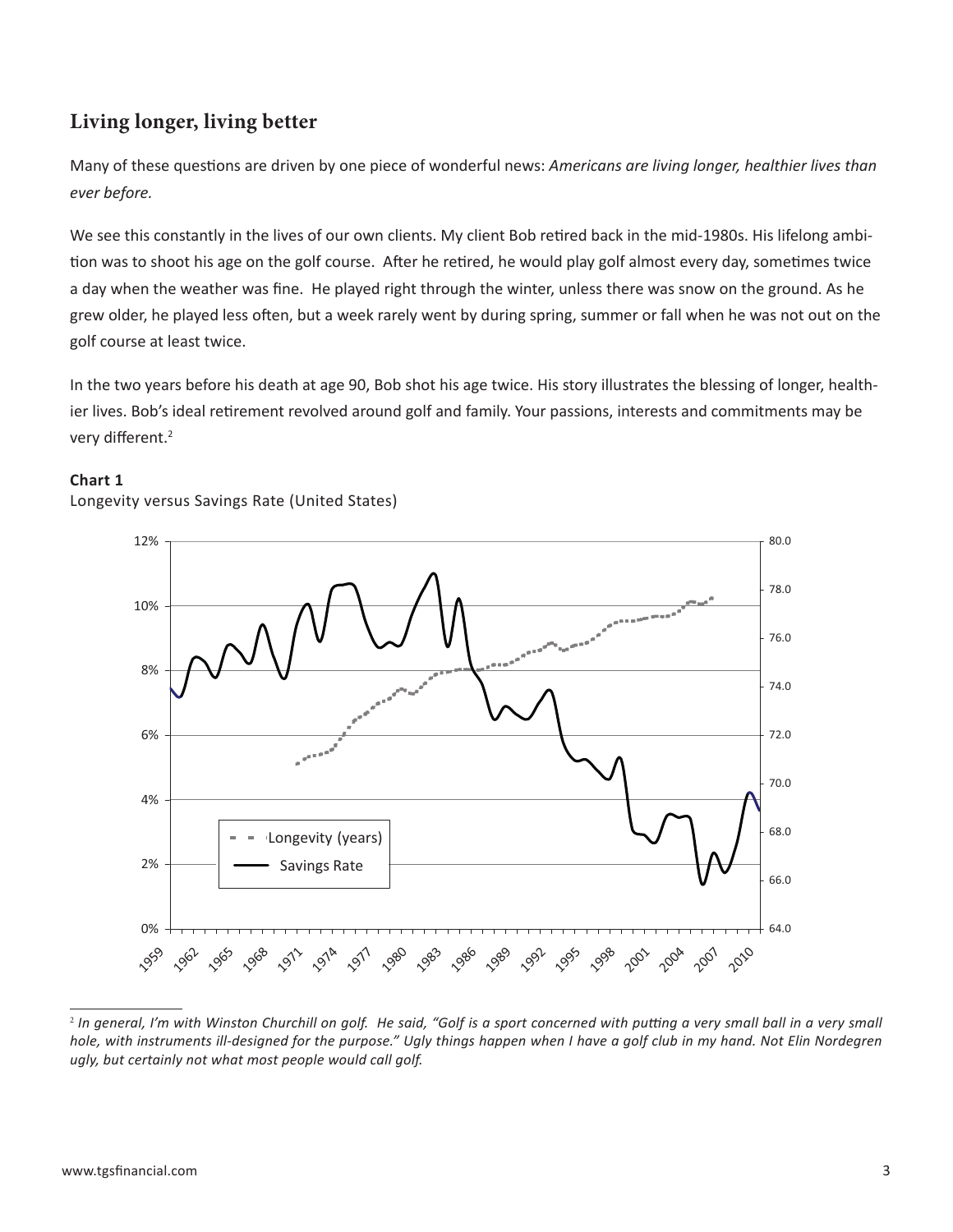Many folks misunderstand a key fact about life expectancy. A newborn American has a life expectancy of 77.7 years. But someone retiring at age 65 does not have a remaining life expectancy of less than 13 years (age 77.7), but of more than 18 years (age 83). *If you are age 70 and in good health, you should not be planning for the next two years, but for the next two decades.*

The flip side of longer lives is the need to sustain cash flow for many years after retirement. The challenge for those already retired, and for baby boomers beginning to retire now, is to make sure you don't outlive your money.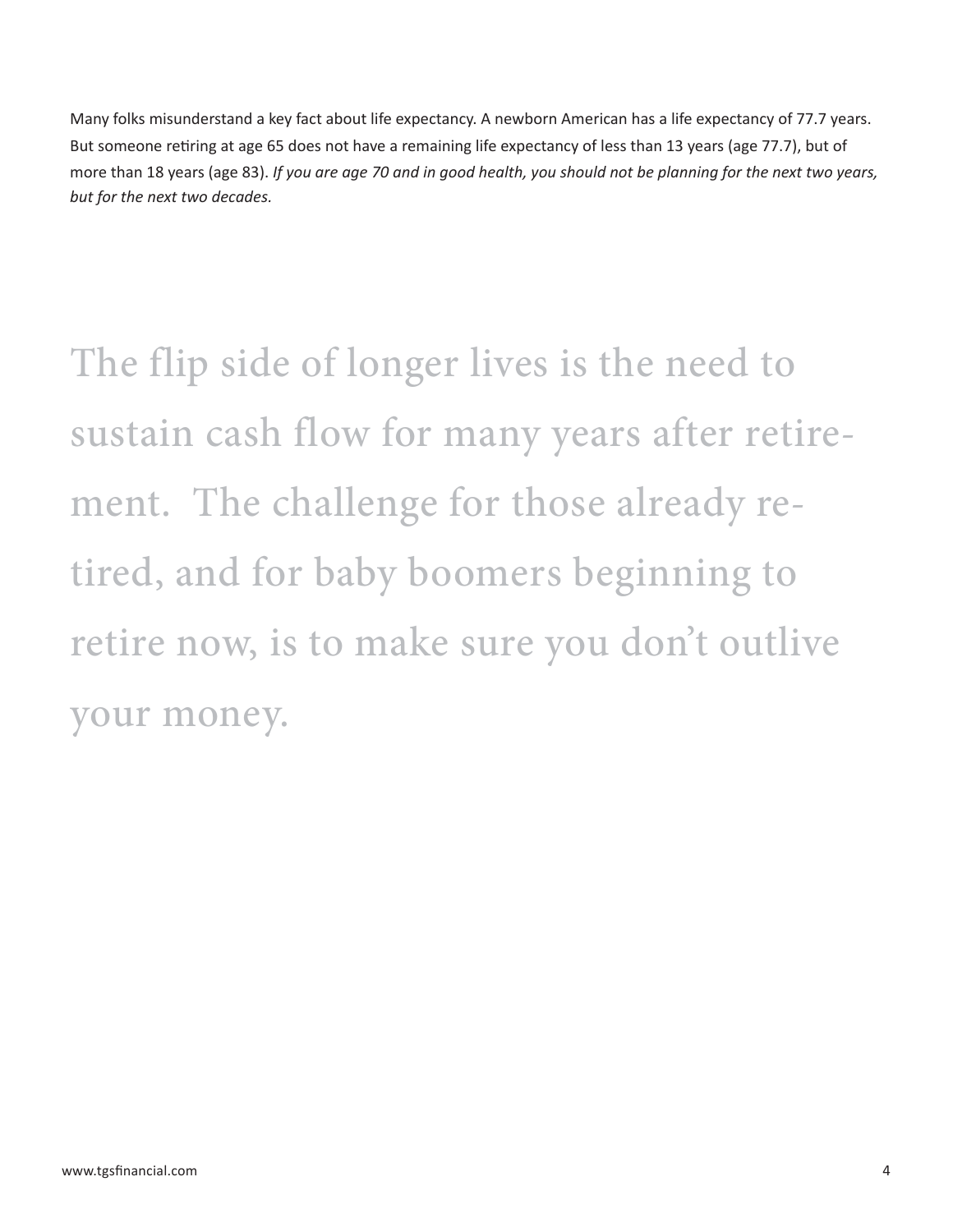# **The problem of inflation**

Perhaps the most difficult risk to manage in retirement is inflation. What exactly do we mean by inflation? *Inflation describes the decline in the purchasing power of each dollar as the price of goods and services increases over time.* 

Inflation is the slow, silent destroyer of retirement security, made more critical by longer lifespans. The chart below illustrates a depressing fact. *The dollar has lost 85% of its value since 1959.* 

Inflation is a complex phenomenon, and we won't dwell on the debates about its causes and cures. We'll simply note that most economists believe some level of inflation is likely to continue, and that it must be an important factor in making plans for a financially secure retirement.



**Chart 2** Inflation since 1959

Inflation must be an important factor in making plans for a financially secure retirement.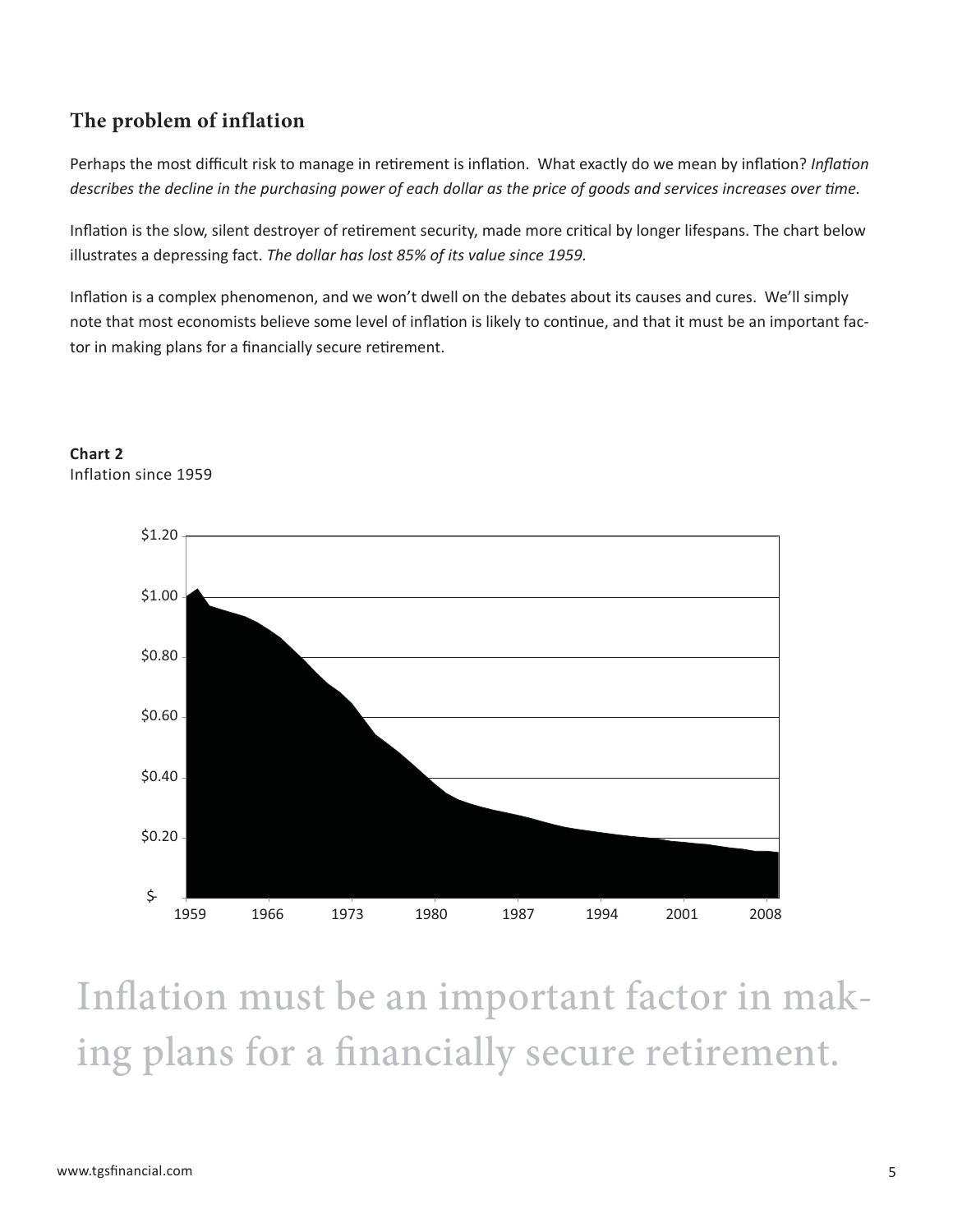# **Understanding expenses**

Let's consider your expenses in retirement. In broad terms, we can separate those costs into *mandatory, discretionary* and *unscheduled* categories.

*Mandatory expenses* are those you can't avoid. You must have shelter. You have to eat. The government insists on collecting taxes. Some expenses, like monthly mortgage payments, are fixed. Most are variable and subject to inflationary increase over time.

# **Mandatory expenses include:**

- Mortgage payments or rental housing costs
- $\bullet$  Utilities, property taxes and repairs<sup>3</sup>
- Food
- Medical costs, including Medicare supplemental insurance
- Taxes

#### **Many expenses are discreti onary, including:**

- Travel
- Dining
- Entertainment
- Gifts to family members<sup>4</sup>

Though expenses like travel and dining are technically discretionary, most of us would definitely prefer not to be forced to cut them entirely from our budgets for the rest of our lives.

Finally, there are what we can call unscheduled expenses. These are costs that may or may not materialize, whose magnitude and timing are unknown, and whose potential financial impact is large.

# The primary unscheduled expense for most retirees is:

 $\bullet$  Long-term care costs<sup>5</sup>

<sup>&</sup>lt;sup>3</sup> Beware of illusions about non-recurring expenses, especially those associated with home ownership. We have often heard, "I'm done with home repairs after I replace the roof." Then the basement floods, or the refrigerator and the dishwasher break in the same *week, and there is another \$5,000 bill to pay.*

<sup>4</sup>  *In our experience as fi nancial advisors since 1978, the most frequent cause of exhausti ng capital in reti rement is through transfers to family members — usually children, but someti mes grandchildren or even siblings.*

 $^{\rm 5}$  The biggest unpredictable expense facing retired Americans is the potential cost of long-term care. Medicare pays only about 3% of *all long-term care costs. Medicaid pays a much larger percentage, but requires the recipient to substanti ally exhaust personal assets to qualify.*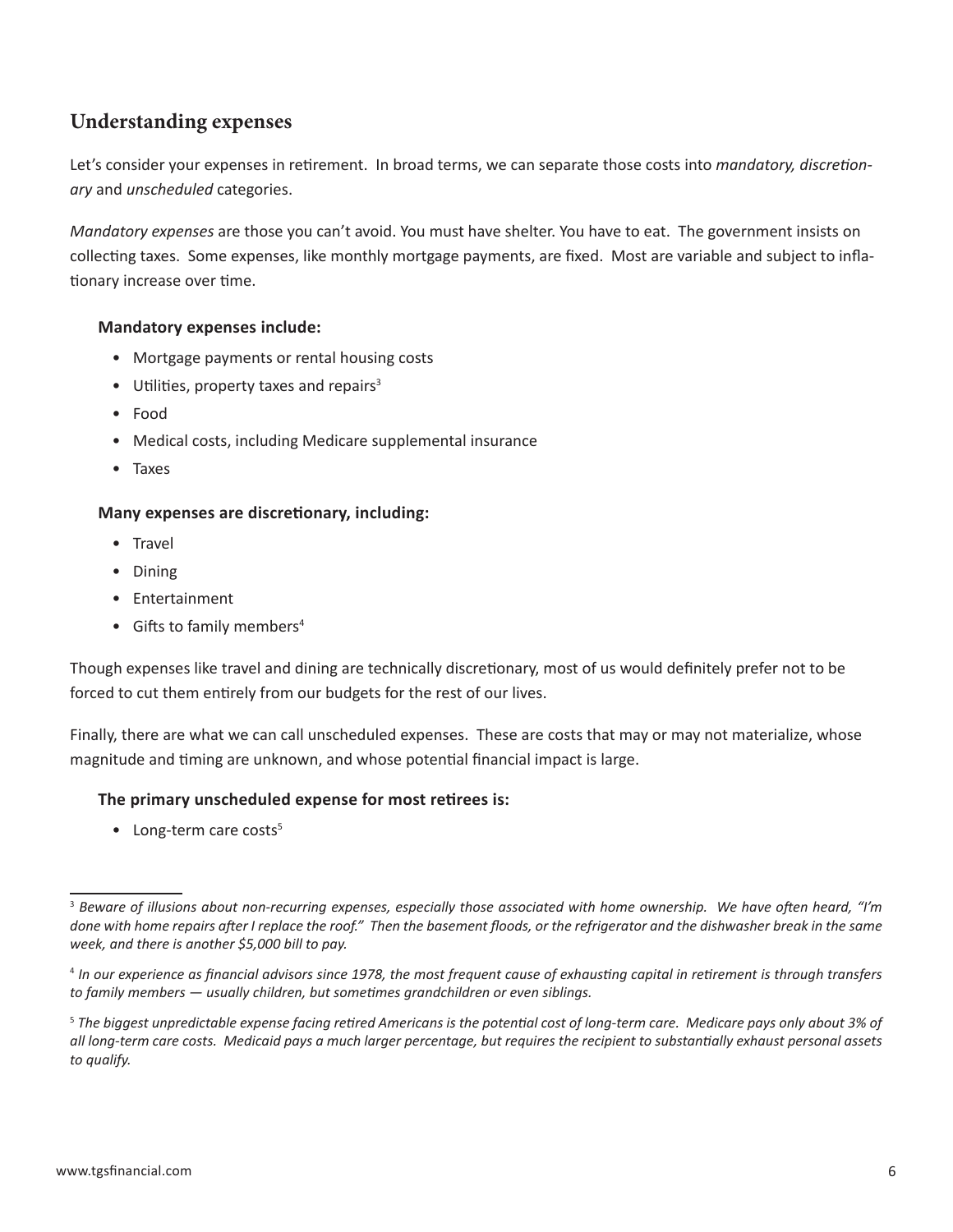# **Sources of income**

Now let's examine your sources of cash flow. (We say cash flow, not income, for reasons that will become clear shortly.) You may receive cash flow from:

- Social Security
- Pensions
- Annuities
- Trusts
- Royalties, patents or other intellectual property
- Rents
- Part-time work
- Investments

The single largest source of retirement cash flow for most retired Americans is Social Security. There is no question that Social Security has been a great success for most of its history, but today there is cause for concern about the program's long-term finances. The reason is simple – *in the near future there will no longer be enough workers sup*porting each Social Security recipient to fully support current beneficiaries.<sup>6</sup>

The second leg has traditionally been private pensions. Unfortunately, most of those who retire no longer receive a pension from their employer.<sup>7</sup> Since the 1980s most defined-benefit pension plans have been replaced by definedcontribution savings plans. This has transferred the responsibility for both savings and investment decision-making from employers to employees, with largely negative consequences.

The third leg, personal savings, faces three challenges. First, most Americans save only a fraction of what is needed to build up sufficient capital for a secure retirement. Second, the most recent decade was the worst in history for U.S. common stocks, and confidence in the financial markets is low. Third, a growing body of research suggests that most individual investors make consistently poor investment decisions.

 $^6$  According to the Social Security Administration, current tax revenues will begin to fall short of benefit payments in 2017, and the *Social Security Trust Fund will supplement current tax collecti ons through 2042. Aft er that date benefi ts will need to be cut by 27%*  or taxes raised significantly to keep the system solvent. In the current context of massive deficits and up to \$10 trillion of unfunded future Social Security benefits, it seems possible that changes in retirement age or benefit structure may happen before 2042.

<sup>&</sup>lt;sup>7</sup> The conspicuous exception is government workers, most of whom can still expect to receive a pension, often inflation-indexed. *In 2009 Federal workers earned an average of almost 13% more than private-sectors workers doing similar jobs, and received*  non-wage benefits (including pensions) worth more than \$40,000 each, compared to non-wage benefits of less than \$10,000 per *worker in the private sector.*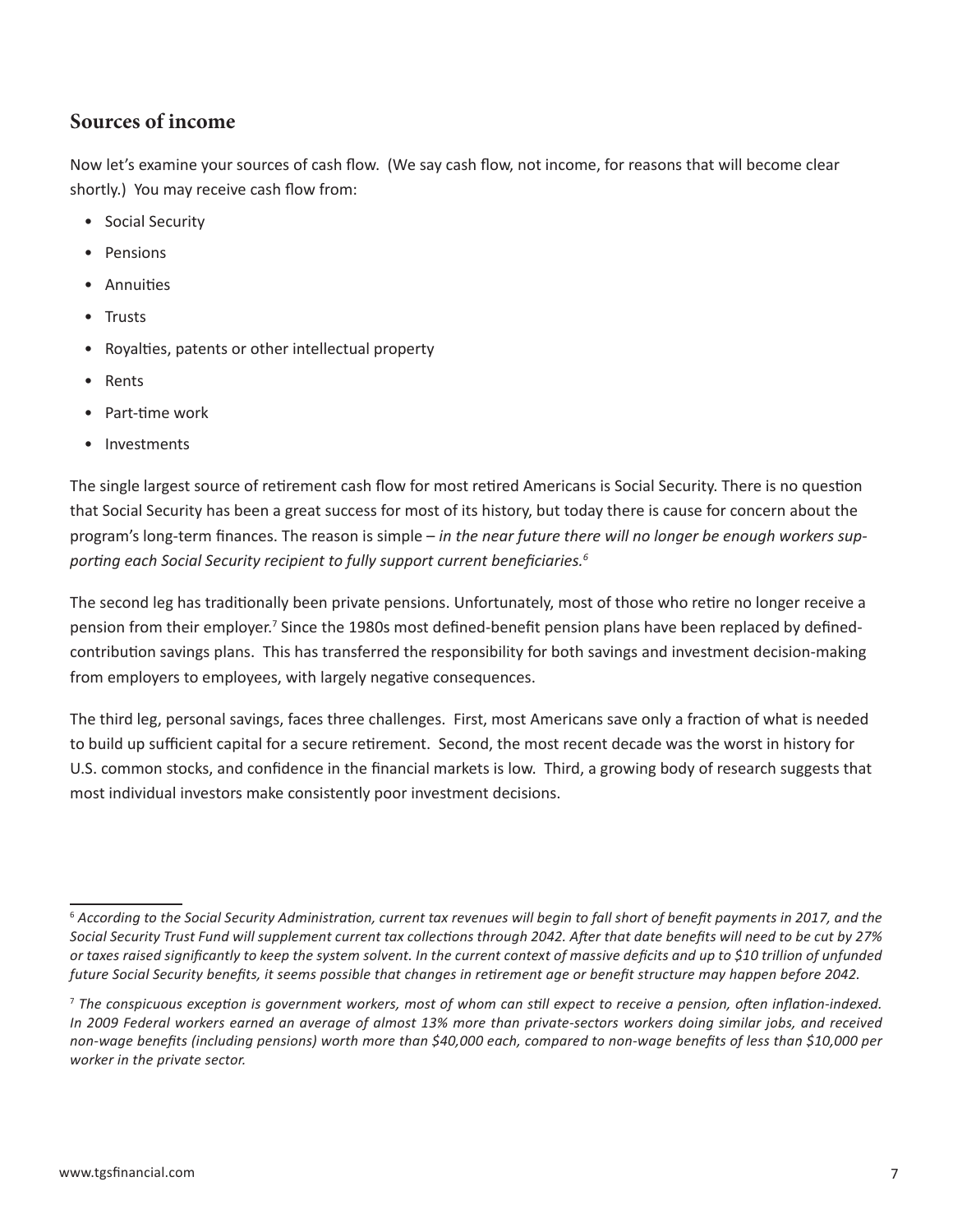



Historically, retirement income was described as a "three-legged stool," with the legs being Social Security, employer pensions and personal savings. Today all three of those legs are unsteady.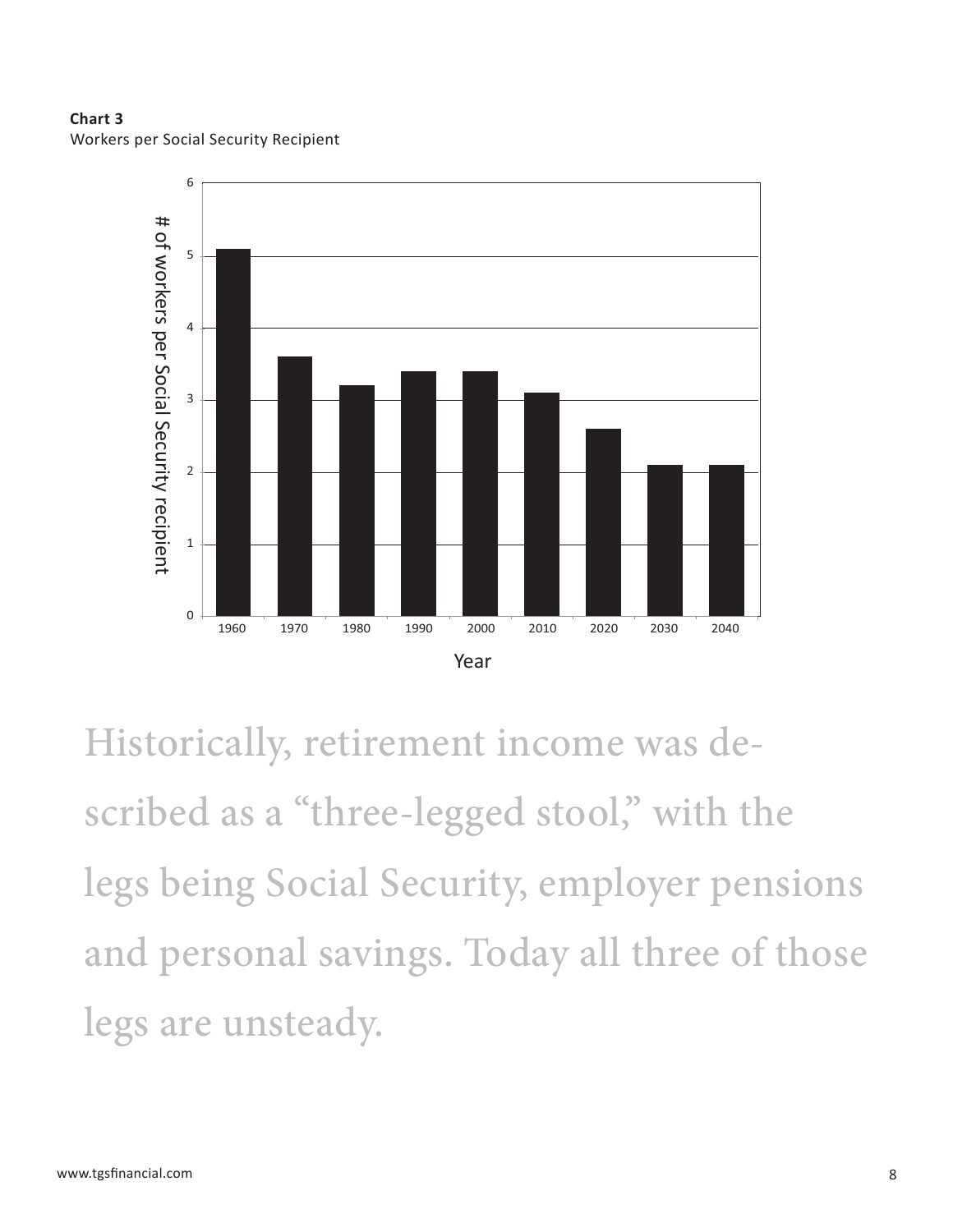# **Avoiding** *The Cliff***™**

Here is a visual showing the central financial challenge in retirement. You must avoid *The Cliff™* — a sudden and permanent reduction in your standard of living that results when your investment capital has been exhausted and your lifestyle spending must be limited to Social Security payments alone (plus pensions, if any)<sup>8</sup>.

#### **Chart 4**

Unsustainable Retirement Cash Flow Scenario (*The CliffTM)*



To avoid The Cliff, you must plan. Financial planning is in part a process of negotiation with yourself. Your decisions today will determine the resources that will be available to you in the future; in five, ten, even twenty or thirty years.

- *Spend more today, and you will have less to spend tomorrow.*
- *Spend less, and preserve a larger cushion for future needs.*

Ideally, you want to make your expenses as even and predictable as possible, and avoid spending more in the early years of retirement than you can sustain in the later years. The graph of a successful retirement cash flow scenario

<sup>&</sup>lt;sup>8</sup> According to Pension Issues: Lump-Sum Distributions and Retirement Income Security by Patrick Purcell, many recipients of lumpsum distributions use all or part of their distributions for current consumption rather than depositing the finds into another retire*ment account.*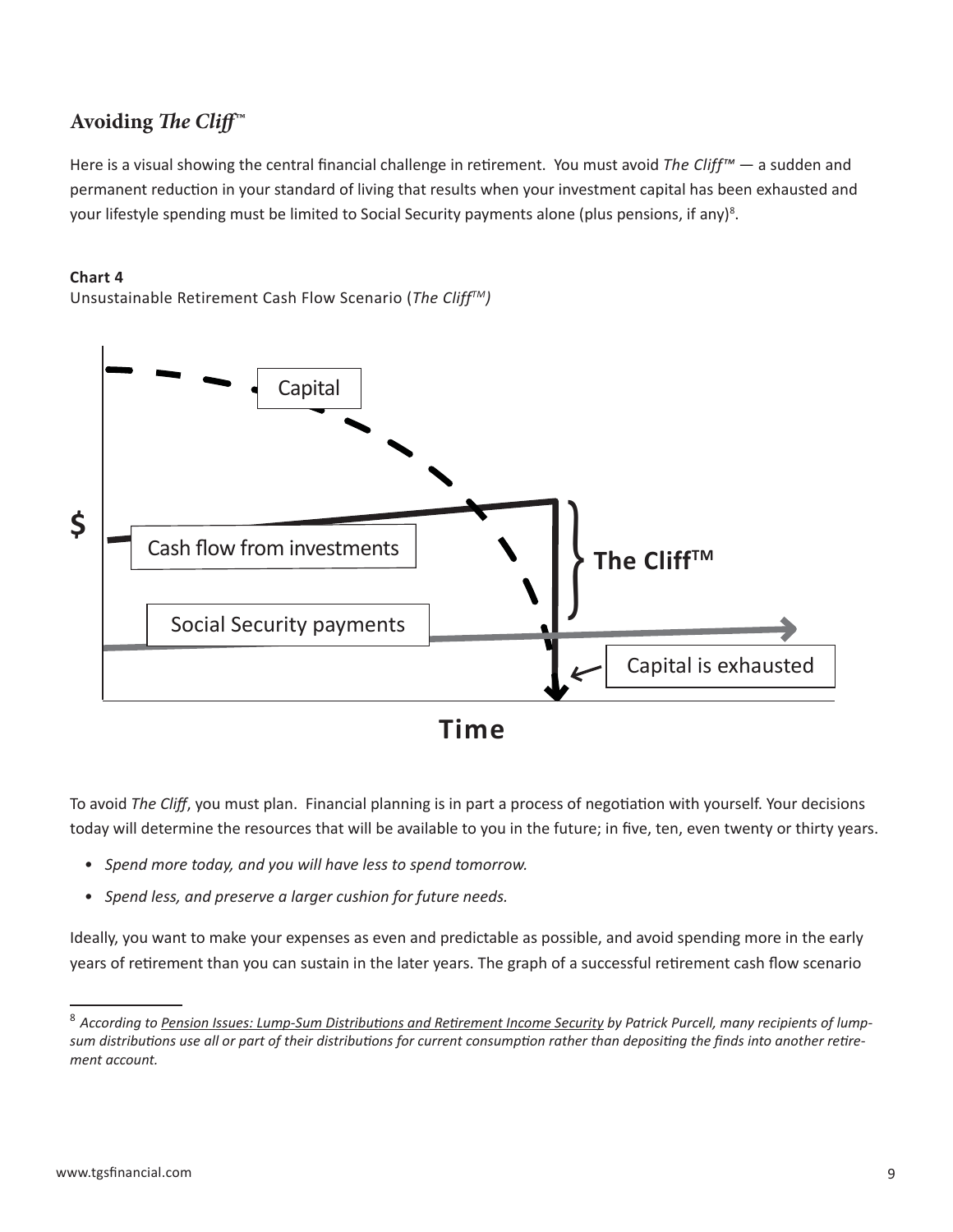**Chart 5** Sustainable Retirement Cash Flow Scenerio



**Time**

shows growing spending (reflecting inflation), but no scary peaks or valleys. Capital may be gradually consumed over time, but is never in danger of running out.

It is easy to fall into the trap of spending too much money and taking too much risk. The financial services industry has a long history of over-promising on both investment returns and risks. Stockbrokers suggest that they can deliver high returns through private equity, hedge funds or superior investment management. Insurance agents claim to offer "crash-proof retirement" using insurance contracts that eliminate downside risk while providing high income you can't outlive.

Be careful! There is no "magic" portfolio mix, investment strategy or insurance contract that can compensate for *spending at an unsustainable rate.*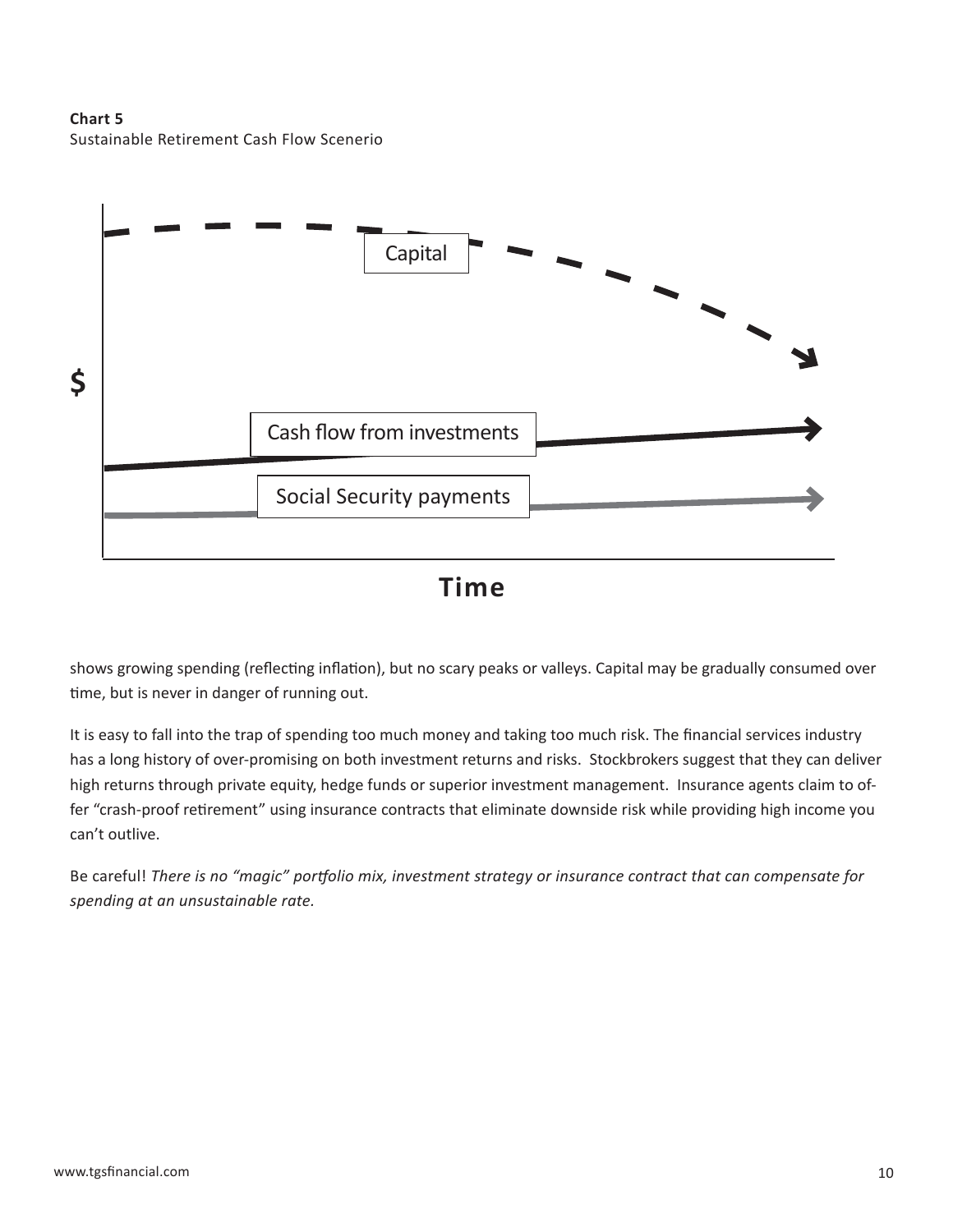# **The trap of fixed-income**

There are two competing ways of thinking about spending in retirement:

- *Spend your income, but don't touch your principal.*
- *Opti mize your portf olio for your life expectancy and risk tolerance*, *and* s*pend a sustainable percentage of your wealth each year.*

If you focus on *income* (interest payments and dividends) and not *cash flow* (total portfolio return) you will be led into "the trap of fixed income," a scenario of early over-spending, low investment returns and eventual exhaustion of capital.

Consider a married couple, Joe and Mary, who retired in 1980, with the maximum annual Social Security benefit of \$10,350 and an investment portfolio worth \$100,000. Interest rates on Certificates of Deposit were over 13%. If they had put all of their money in CDs, they would have received over \$13,000 in income per year. This gave them a total annual income of over \$23,500, equal to almost \$61,000 in 2009 dollars. With all their money in the bank, they would have missed the frightening bear markets of 1982, 1987, 1990, 1998, 2000-2003 and 2008-2009. Not a bad picture.

#### **Chart 6**

Sources of Income: Stock Dividends versus CD Interest (\$100,000 Initial Investment)

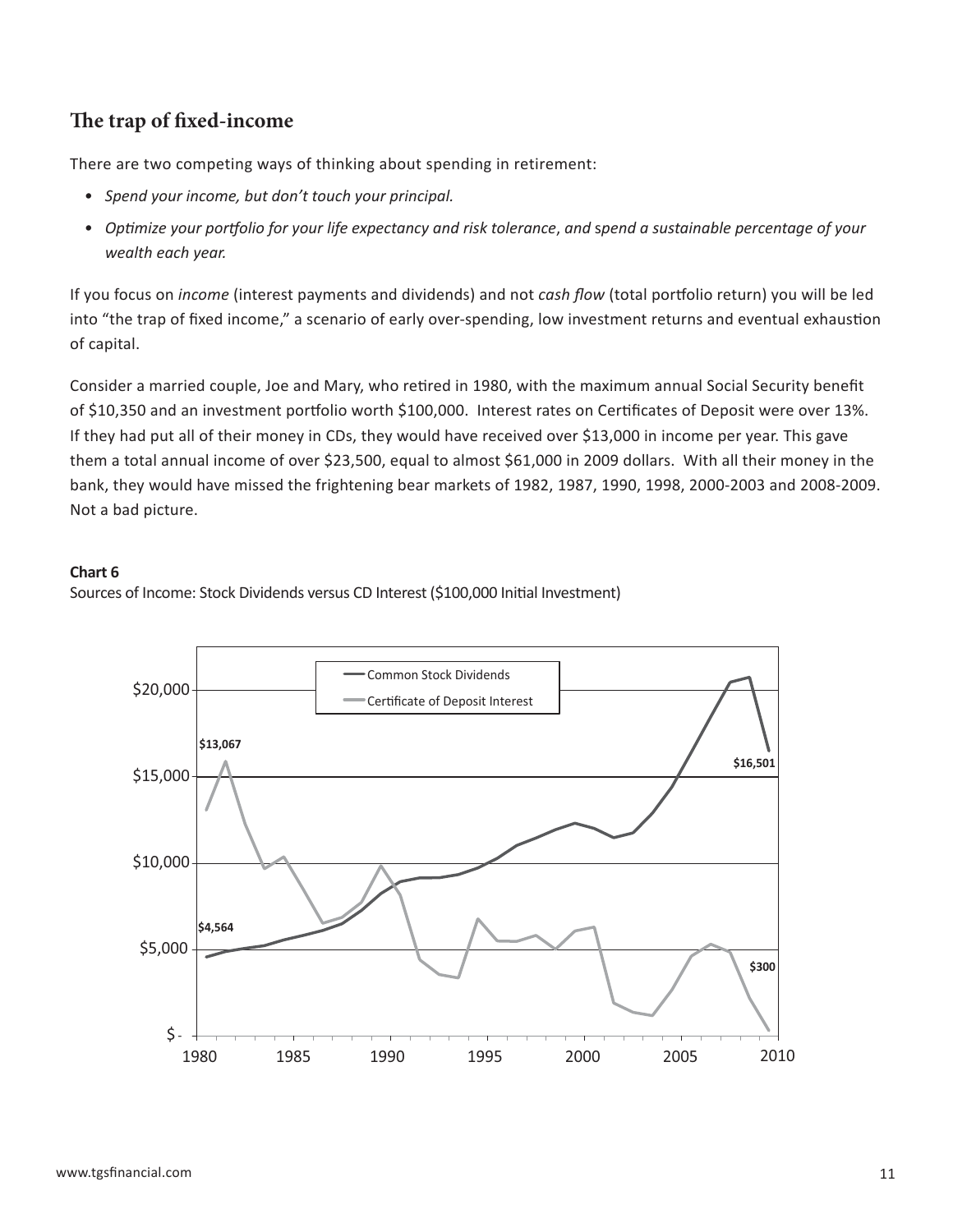Today both Joe and Mary are alive and in good health at age 95. That \$100,000 CD portfolio now yields 0.32%, only \$320 per year. Social Security payments have increased to \$27,403, for a total income of just under \$28,000. Adjusted for inflation, their income has declined by more than 60% since they retired. (And this assumes they never touched any of their principal to supplement spending as costs rose and interest rates declined. It is more likely that they are flat broke.)

What was the alternative? If they had put that same \$100,000 in the S&P 500 Stock Index back in 1980, their total dividend income would have been \$5,730, less than half the income they earned from the all-Certificate of Deposit portfolio. But by 2010 their dividend income would have increased to \$17,664 (along with Social Security a combined total income of over \$45,000), and the principal value of their portfolio would have grown to over \$800,000.

Joe and Mary believed they should avoid stocks because they fluctuate in value, and chose to own only guaranteed investments. They failed to understand the difference between the psychological *perception of risk* and actual *economic risk*. As a result, they ran out of money. *It is better to be scared two or three times each decade than to eventually run completely out of money and to die both scared and broke.*

The point is not that retirees should put all of their money in stocks. Stock portfolios are highly volatile and uncertain, even over long periods of time. But the apparently risk-free fixed-income portfolio strategy usually follows a deadly pattern – overspend early, begin to consume capital as inflation reduces spending power, and run out of money long before you run out of lifetime.

We've been working with retired clients since 1978. We have rarely seen a retired client with a prudently diversified portfolio who ran out of money, unless they spent irresponsibly. On the other hand, we have often seen retired folks who tried to avoid risk by investing only in bonds and Certificates of Deposit, and who eventually exhausted their capital if they lived long enough.

It is better to be scared two or three times each decade than to eventually run completely out of money and die both scared and broke.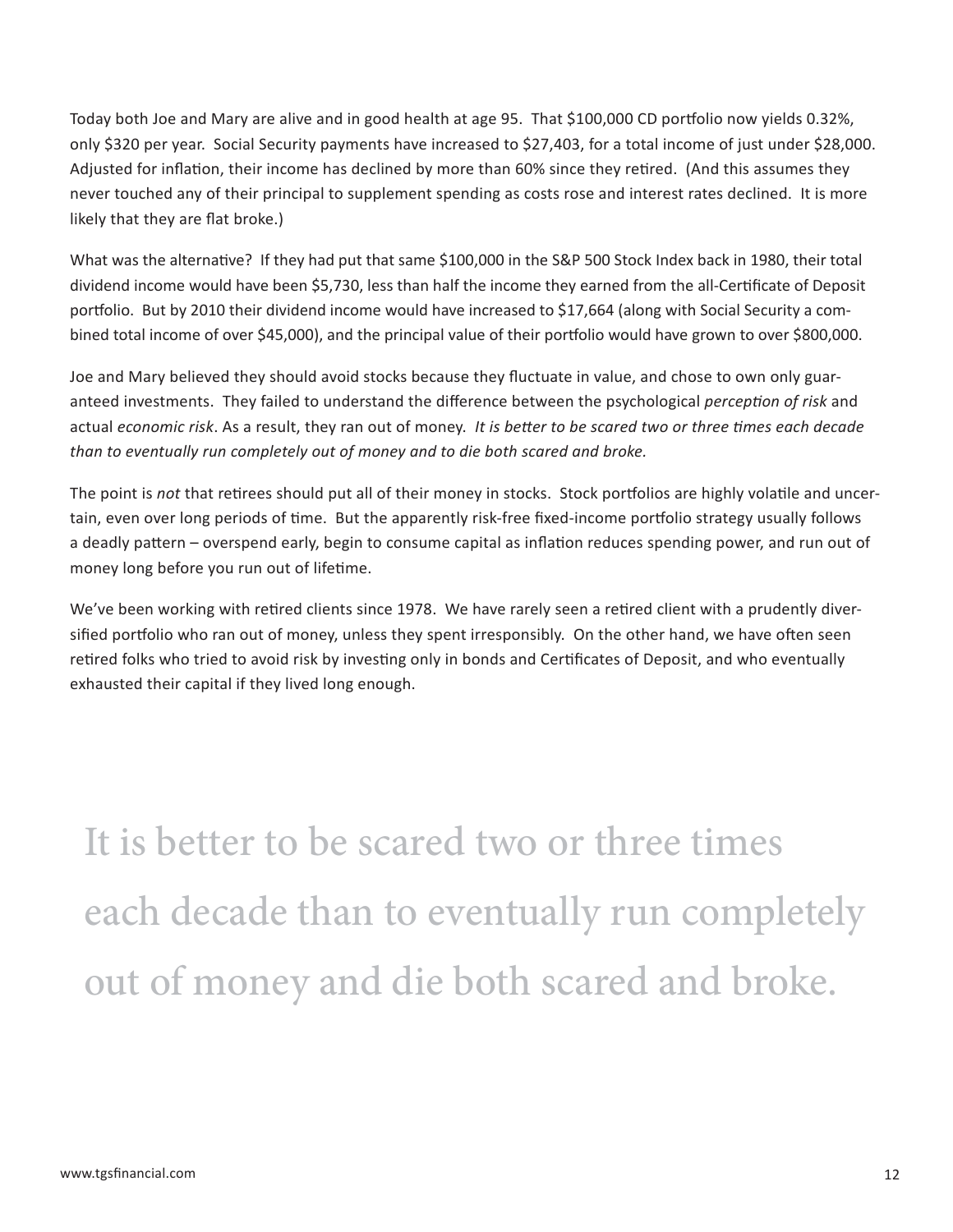# **Investment strategy in retirement**

So what is the alternative to the trap of fixed-income? In the wake of the worst bear market in seventy-five years, retired investors have plenty of questions about investing and the economy:

- What if we have another bear market?
- What effect will changes in government spending and deficits have on interest rates and bonds prices?
- Will stocks go up or down?
- Will my taxes increase?
- Are we due for higher inflation?

There is a huge, costly industry devoted to predicting the future direction of the economy and the financial markets. Such predictions are rarely accurate. Instead of relying on dubious forecasts, long-term investors should accept that they must always make decisions facing an uncertain future.

So how should you invest for your retirement? Here are the basic principles:

- *Your portfolio must provide protection against inflation.*
- Prudent investment strategy is largely a function of time horizon. If you need funds to settle on a new home next week, it would be folly to invest those funds in the stock market. On the other hand, if you have just retired and can reasonably expect to live for twenty to forty more years, it is dangerous to have all of your money in cash equivalents that yield less than 1%.
- *Your spending rate, not your investment performance, will determine your long-term success or failure.* Don't obsess about the unknowable (the short-term direction of the stock market) while ignoring the controllable (your spending rate).
- The asset mix of your portfolio will determine how high a distribution rate you can sustain. Low volatility portfolios will almost inevitably result in running out of money, but an all-stock portfolio could decline in value by more than 50% in a single year.

The prudent solution for most retirees is a diversified portfolio that combines growth investments like stocks with less-volatile assets like money-market funds and investment-grade bonds.

For retirees who are unusually risk-averse, there is a prudent alternative to a diversified, balanced, portfolio - Treasury Inflation-Protected Securities (TIPS). A portfolio consisting primarily of TIPS is likely to provide lower long-term returns than one that includes stocks, but it does offer the key component of inflation protection while avoiding the stock market's inherent and often extreme volatility.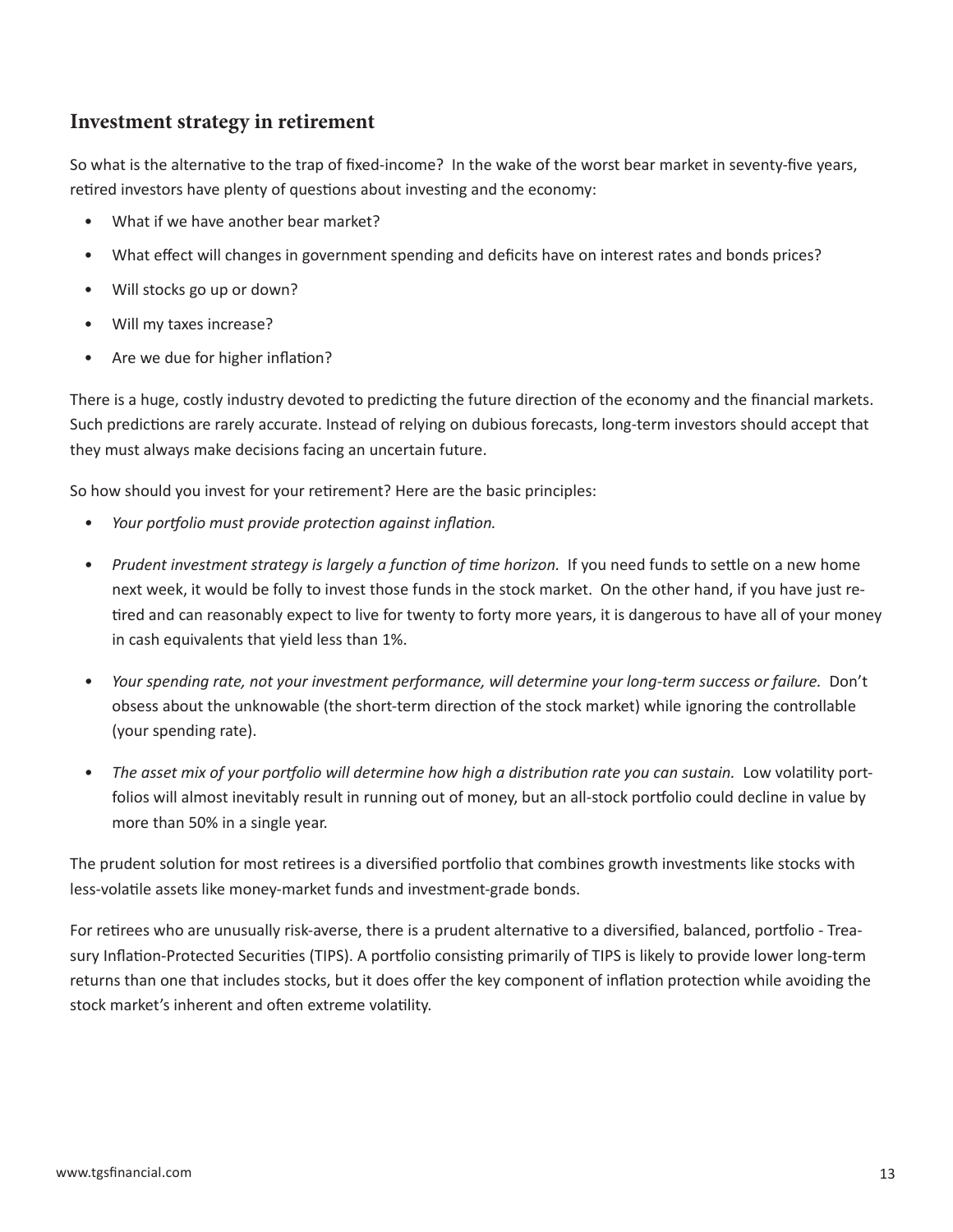# **Modeling retirement security**

Remember, *the key goal in retirement is not to preserve capital, but to maintain cash flow.* 

Our job as financial advisors is to help successful people make rational decisions in an uncertain world. We must consider longevity and inflation, market returns and volatility, under-funded government programs, all complicated by the eternal uncertainty about each human being's mortality and physical health. For all of the key drivers of retire*ment financial security, we deal not with certainties but with probabilities.* 

Since we can't predict the future, we use two methods to assess your future retirement security, and to determine how many dollars you can safely withdraw from your portfolio each year without compromising your future comfort and safety.

Traditional retirement cash-flow projections rely on linear retirement cash flow analysis, which answers a single question: "Will I run out of money before I die?" Below is a graph showing a successful retirement scenario.

#### **Chart 7**

Successful Retirement Scenario (Linear Projection of Net Worth)



*This hypotheti cal report is not indicati ve of any security's performance and is based on informati on believed to be reliable. Future performance cannot be guaranteed and investment yields will fl uctuate with market conditi ons*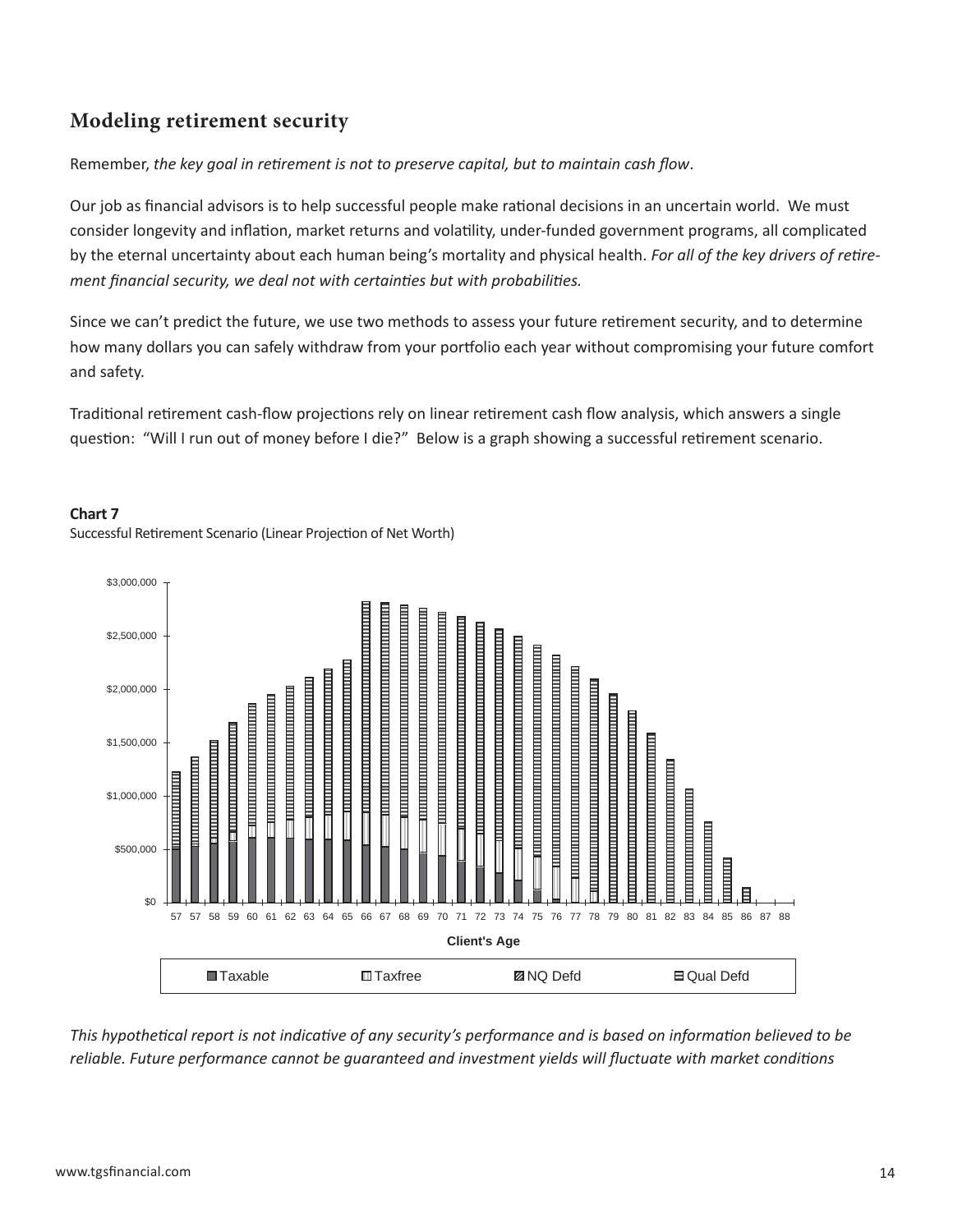This type of linear analysis is helpful but necessarily incomplete. The first thing that we know about any linear financial calculation is that it isn't correct. You will *not* earn a precise 6.32% return per year on your investment portfolio, inflation will *not* equal exactly 3.5% each year, and you are highly unlikely to die *precisely* on your 83rd birthday.

As planners, we need a tool to help us to understand the impact of uncertainty. We use Monte Carlo analysis to calculate the probability of successfully attaining defined financial goals. This methodology randomizes variables such as investment returns and longevity, based on historical and demographic information.<sup>9</sup> By performing many randomized trials, a wide variety of outcomes are produced, some of which are successful, others not. (Chart 8)

The Monte Carlo analysis gives us a range of possible outcomes, stated as the percentage probability that the financial objectives of the client will be met over time. We consider a success rate of 70% the minimum acceptable result.

Sometimes the initial retirement scenario we construct doesn't work. Financial resources run out before expected mortality, or our confidence level is lower than we are comfortable with. On the other hand, sometimes the true financial





Monte Carlo Results

<sup>9</sup>  *Our Monte Carlo analysis diff ers from the typical practi ce, because we use forward-looking capital markets assumpti ons, not historical data sets, to project baseline investment returns. We believe this reduces the problem of end-of-period bias, which projects higher-than-normal returns at the end of bull markets (just when economic returns are likely to be lowest), and projects lower-thannormal returns at the bott om of bear markets (when economic returns are likely to be superior going forward).*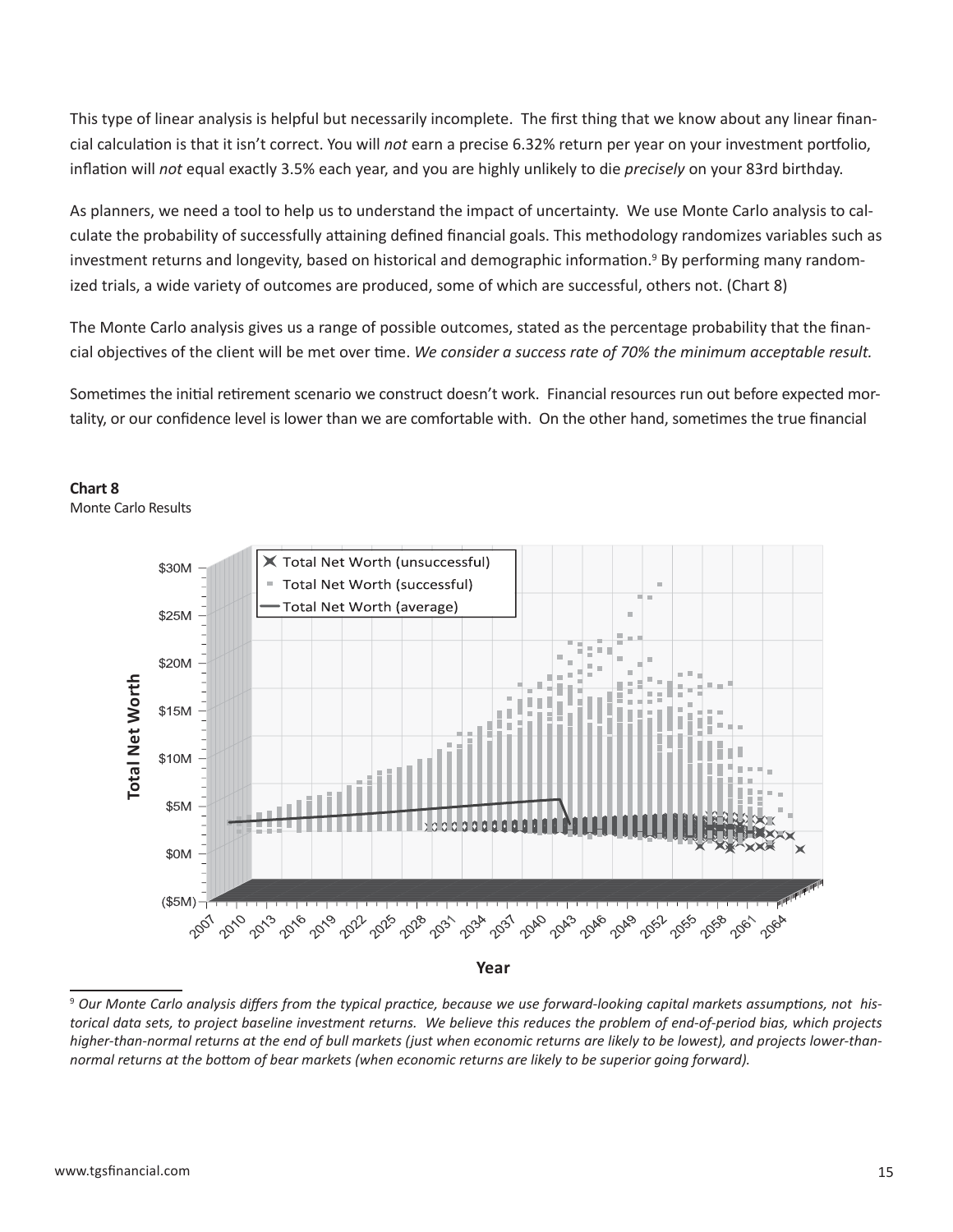picture is stronger than the client realizes. In either case, we will often examine alternative scenarios, such as:

- How would working part-time for three years after retirement affect my long-term financial security?
- What if I sold my vacation home and invested the proceeds to produce more income?
- What if I receive a \$500,000 inheritance when I am 70 years old?
- What if I choose a higher-risk investment portfolio with the potential for higher returns? What about a lowerrisk, less volatile portfolio?

Once we have completed our initial analysis, we are in a position to answer the key question: *Does the set of facts and projections we have assembled support with sufficient confidence a successful retirement scenario?* 

As planners, we need a tool to help us to understand the impact of uncertainty. We use Monte Carlo analysis to calculate the probability of successfully attaining defined financial goals.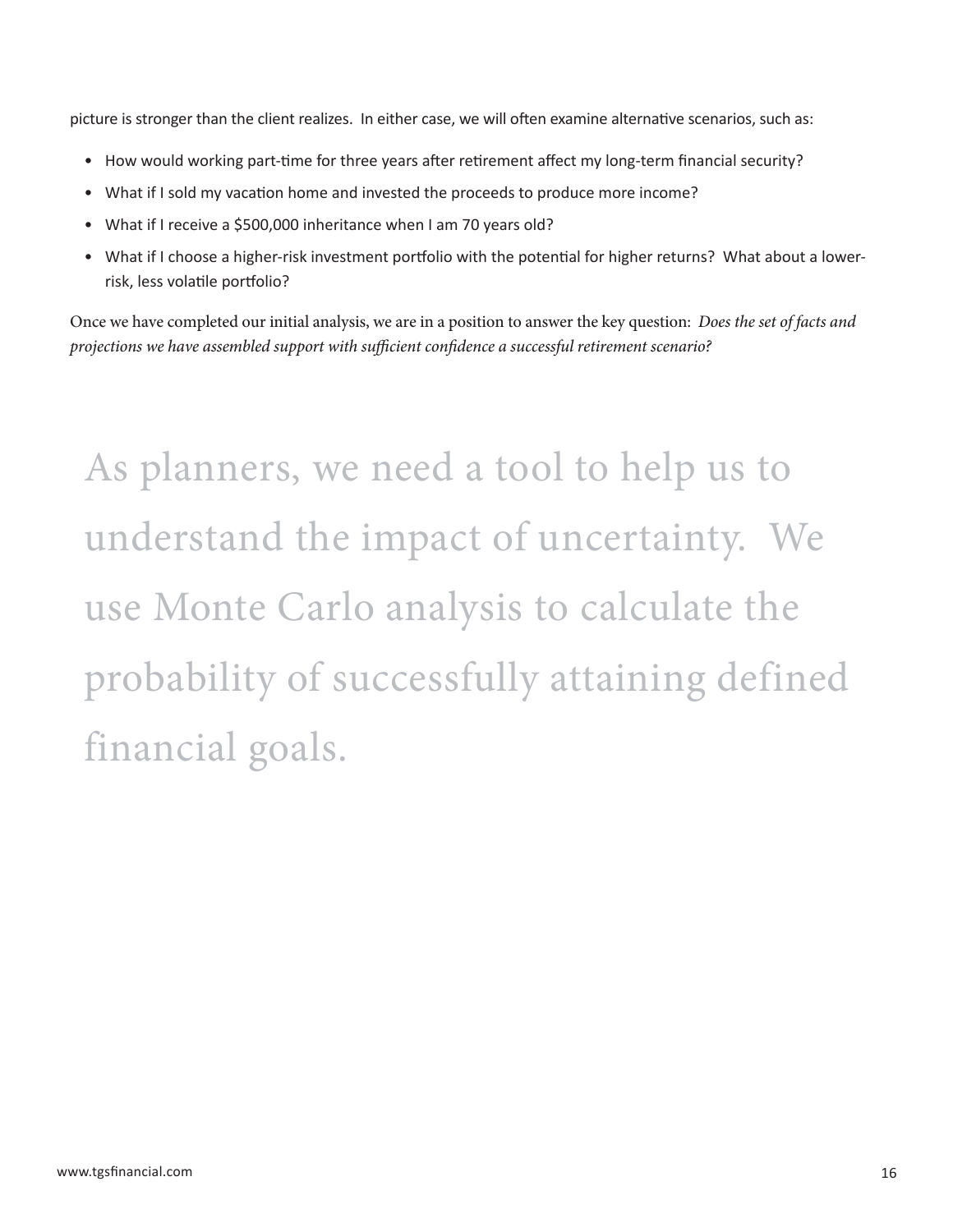# **Understanding sustainable distribution rate**

Out of all of this planning comes the key number for every retired American who relies on distributions from savings and investments for cash flow in retirement – the Sustainable Distribution Rate. This is the percentage of your investment net worth you can consume this year, with adequate confidence that you will not run out of money in the future. This rate is unique to every individual or family. Your sustainable distribution rate is a function of:

Age: The older you are, the larger the percentage of your portfolio you can spend each year.

**Family composition:** A married couple must plan for their portfolio to last longer, and can afford to spend a smaller portion of their wealth each year, than a single individual.

**Sources of income:** Will you receive Social Security alone, or a pension as well? Are you a beneficiary of a trust? Are your income sources indexed for inflation?

**Investment net worth:** What is the value of your portfolio?

**Portfolio mix:** How are your dollars invested? There is a long-term trade-off between risk (as measured by volatility) and potential return.

Projected market returns: The *cheaper* the stock and bond markets, the *higher* the future potential returns. (Hence the importance of using forward-looking projections, not backward-looking historical averages.<sup>10</sup>)

Your distribution rate is not the same as your total spending. It is the portion of your total cash flow that comes from your savings and investments, expressed as a percentage of your financial assets.

# **An example: Sustainable Distributi on Rate**

Let's say a couple has a \$1 million portfolio and Social Security income of \$40,000. If they are both age 70, we might calculate their sustainable distribution rate to be 5%. Their total pre-tax spending would be \$90,000 per year.<sup>11</sup>

#### **Sustainable Distribution Rate Calculation (pre-tax):**

+ Sustainable cash flow: \$50,000 Social Security payments: \$40,000 Annual cash flow (pre-tax): \$90,000

We have developed a proprietary graphical overview we call *The Sustainable Distribution Monitor™*, to help our clients to understand their spending in a multi-year context:

<sup>&</sup>lt;sup>10</sup> Right now U.S. equities are at prices above the historical averages. As a result, we project long-term U.S. stock market returns will *be in the 3% to 7% range, below the historical average.* 

 $11$  Keep in mind this is pre-tax spending. You need to calculate your tax liability and deduct it from your cash flow to determine net *spending. We can help you to do this.*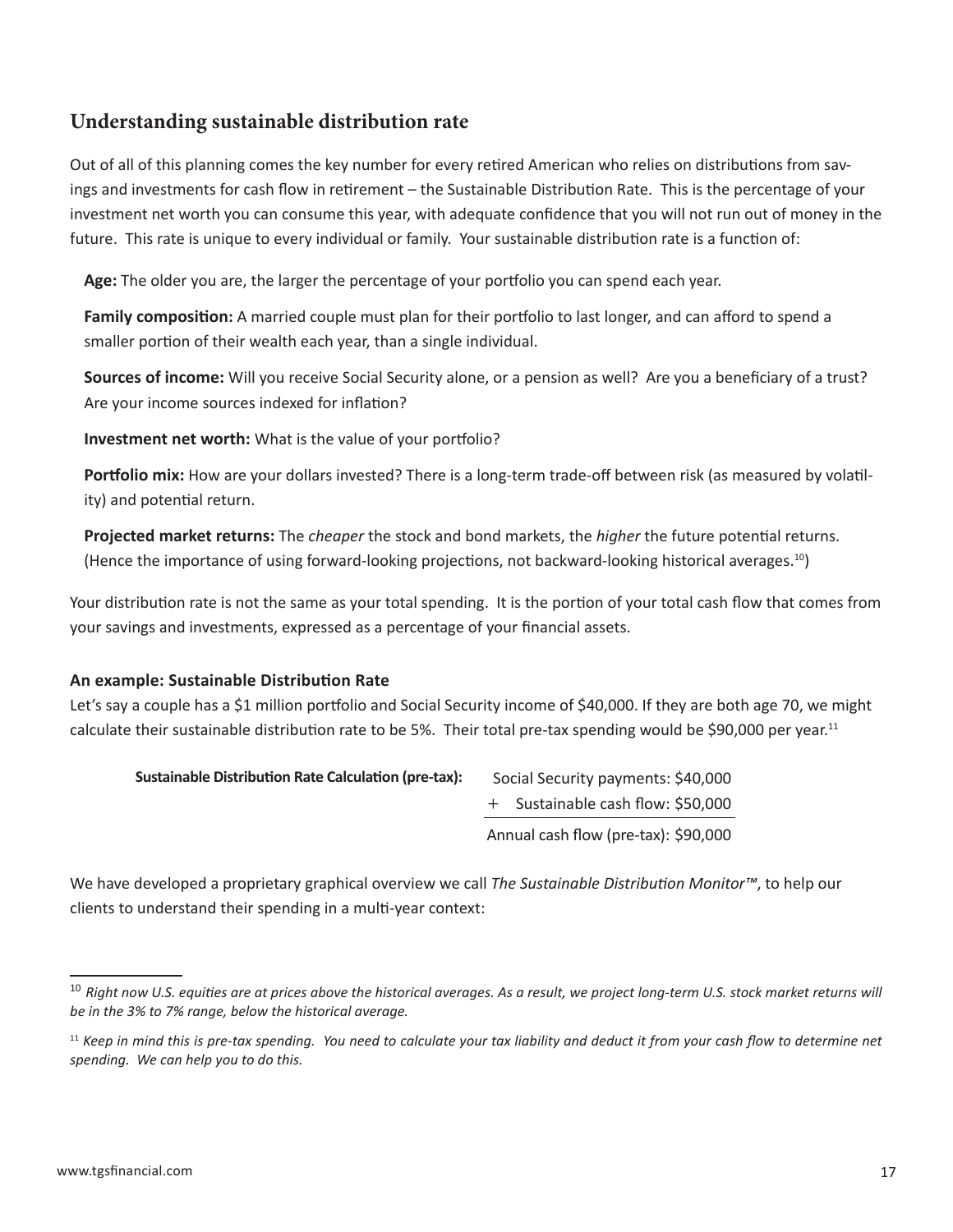#### **Chart 9**

*The Sustainable Distributi on Monitor™*



The chart above illustrates the value of seeing spending visually in a multi-year context. In 2005, when she bought a new car, this client's spending placed her in the *Danger Zone*. But since her spending in every other year was consistently within the *Comfort Zone*, she can remain confident about her long-term financial security.

Your Sustainable Distribution Rate is the percentage of your investment net worth you can consume this year, with confidence that you will not run out of money in the future.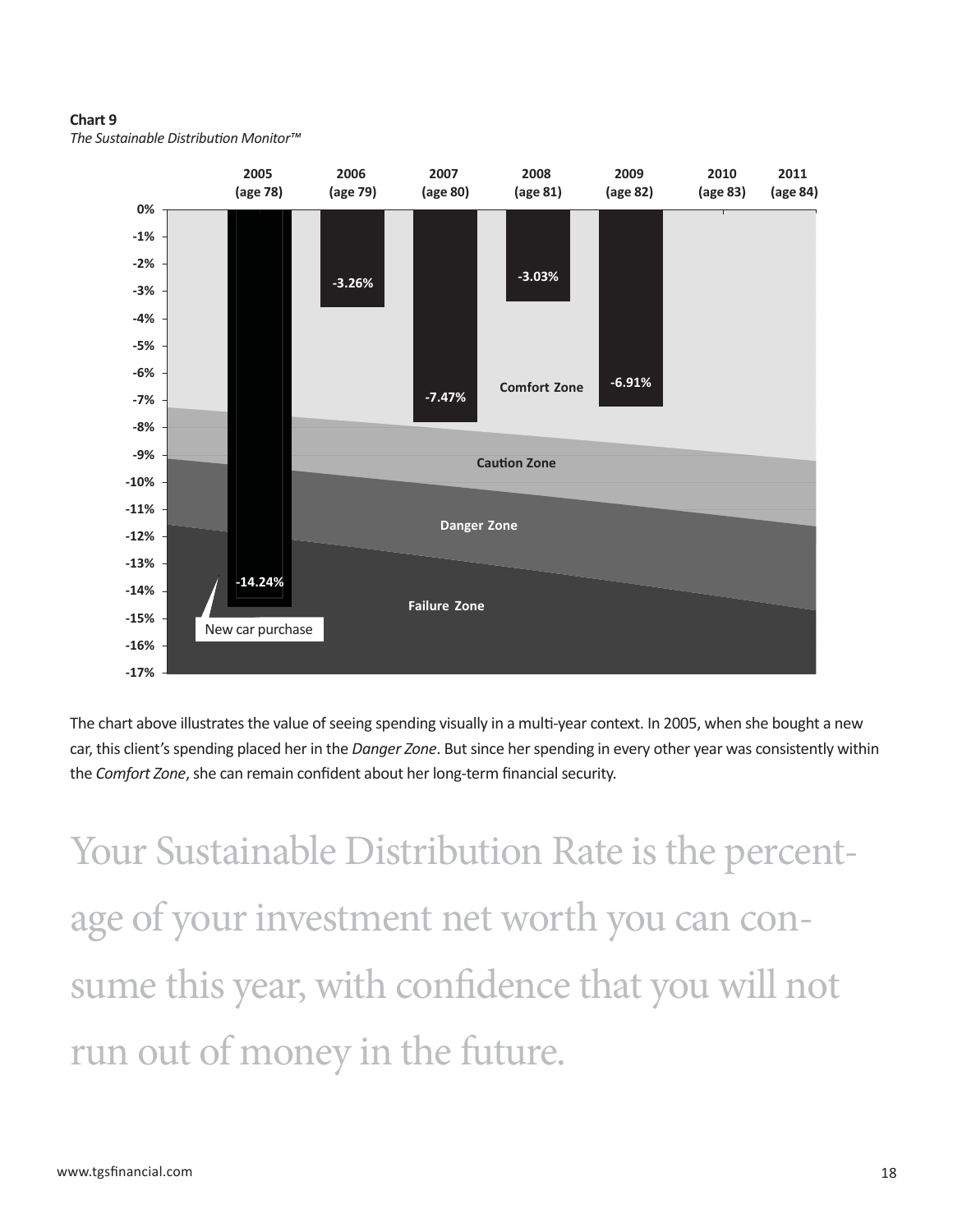# **Strategies for successful retirement**

Here are some of the basic elements of a financially-secure retirement:

# **1. Treat your future self fairly**

Spend at a sustainable rate today, so you won't be short of money in a decade or two.

#### **2. Control baseline costs:**

- Own the number of houses you live in; no more and no less.
- Once your kids are out of the house, downsize to a home that reflects your post-retirement lifestyle. Don't keep a six-bedroom mansion because kids and grandchildren may visit twice a year.
- In later years, consider making a transition from fully independent living to a continuing-care retirement community. This will eliminate the unpredictable costs and worries of repair and upkeep on a home. The best lifecare communities are well-managed, intellectually vibrant, modern and fully-equipped, more like a luxury apartment building or resort than a nursing home.

#### **3. Transfer risks:**

- Consider immediate annuities to shift longevity risk to a third party (insurance company). Don't annuitize until you are older (at least 75), and try not to annuitize when interest rates are low. Remember that monthly annuity payments typically contain no inflation protection.
- Purchase long-term care insurance to convert unpredictable future care expenses into more level and predictable annual premium costs.
- Moving to a lifecare community can also be a powerful risk-transfer strategy. At many communities, the entrance fee includes pre-payment of future long-term care expenses, so you have in effect transferred these unscheduled costs to a third party for a known price.

#### **4. Invest for your proper time horizon:**

- Most younger retirees should have 40% to 60% of their baseline portfolios in stocks or other growing assets. Older retirees (over age 75) should have between 20% and 60% in growth assets.
- Keep a two-year spending reserve in lower-risk assets (cash equivalents, short-term bonds or Certificates of Deposit) so you will never need to sell equities during a panic.
- If you are strongly risk-averse, the best investment strategy for funding your retirement may be Treasury Inflation-Protected Securities (TIPS).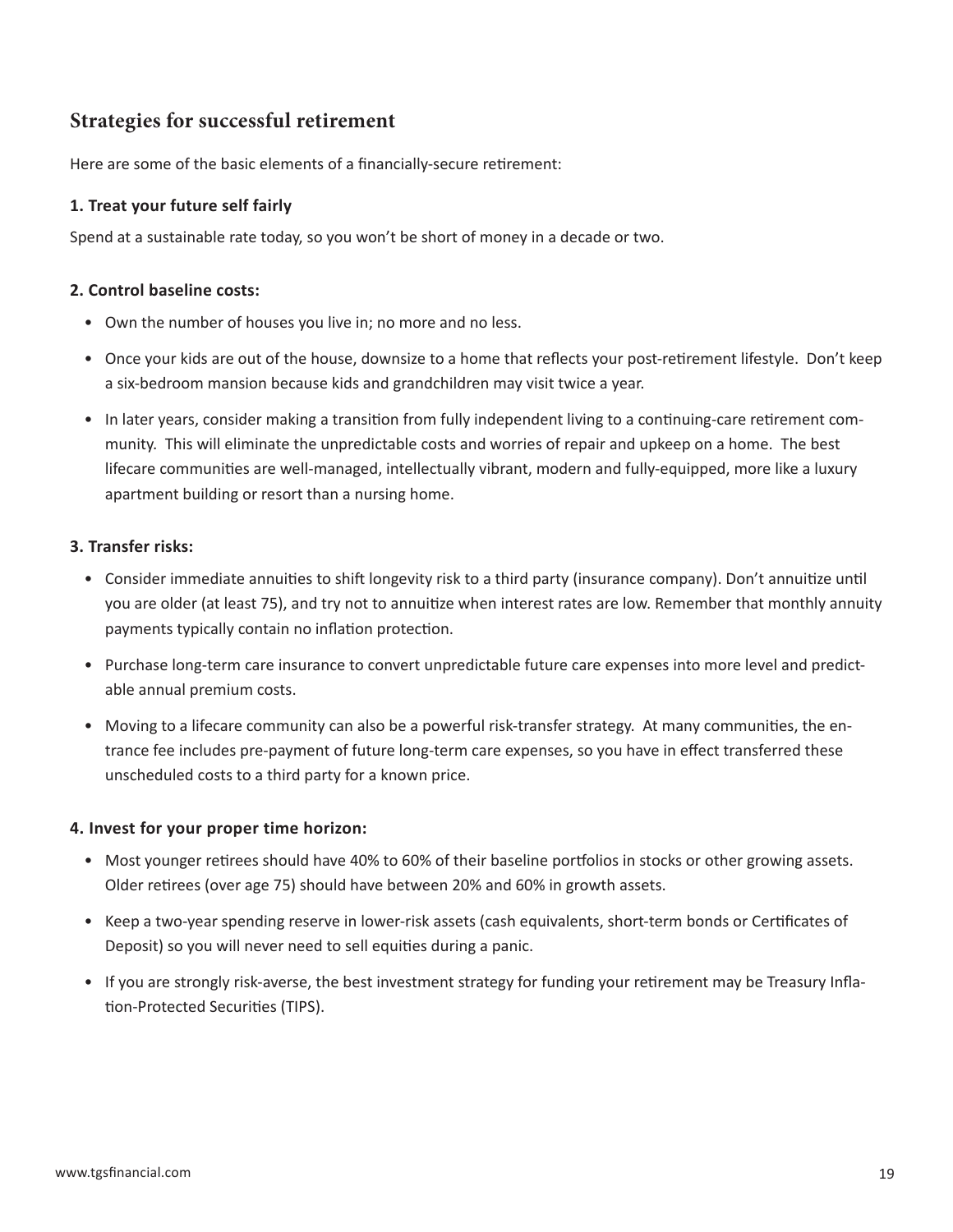# **How can TGS help?**

Most individuals and couples experience retirement only once. Our firm's two senior Managing Directors both started in the investment business in 1978. As advisors and financial educators, we've worked with hundreds of families at the retirement transition and beyond. Since 1990, it has been a principal focus of our financial advisory practice. Here are some of the ways we can help you build confidence in a financially-secure retirement:

#### **1. Asset discovery process**

The first question we need to answer for any new retired client is, *how much money do you have and where is it?* Often, successful retirees have assets in many types of investments, held at many different financial institutions.

# **2. Retirement cash flow modeling**

We will help you calculate your unique *Sustainable Distribution Rate* and explore different scenarios to find the portfolio mix and income replacement strategy that make sense for you.

#### **3. Track your spending**

We will provide you with our proprietary S*ustainable Distributi on Monitor™* each year, so you can understand your spending in a multi-year context.

4. Discretionary portfolio management. After we have jointly determined your appropriate risk profile, we will manage your assets on a fee basis using our proprietary *Dynamic Contrarian Portf olio Strategy™*.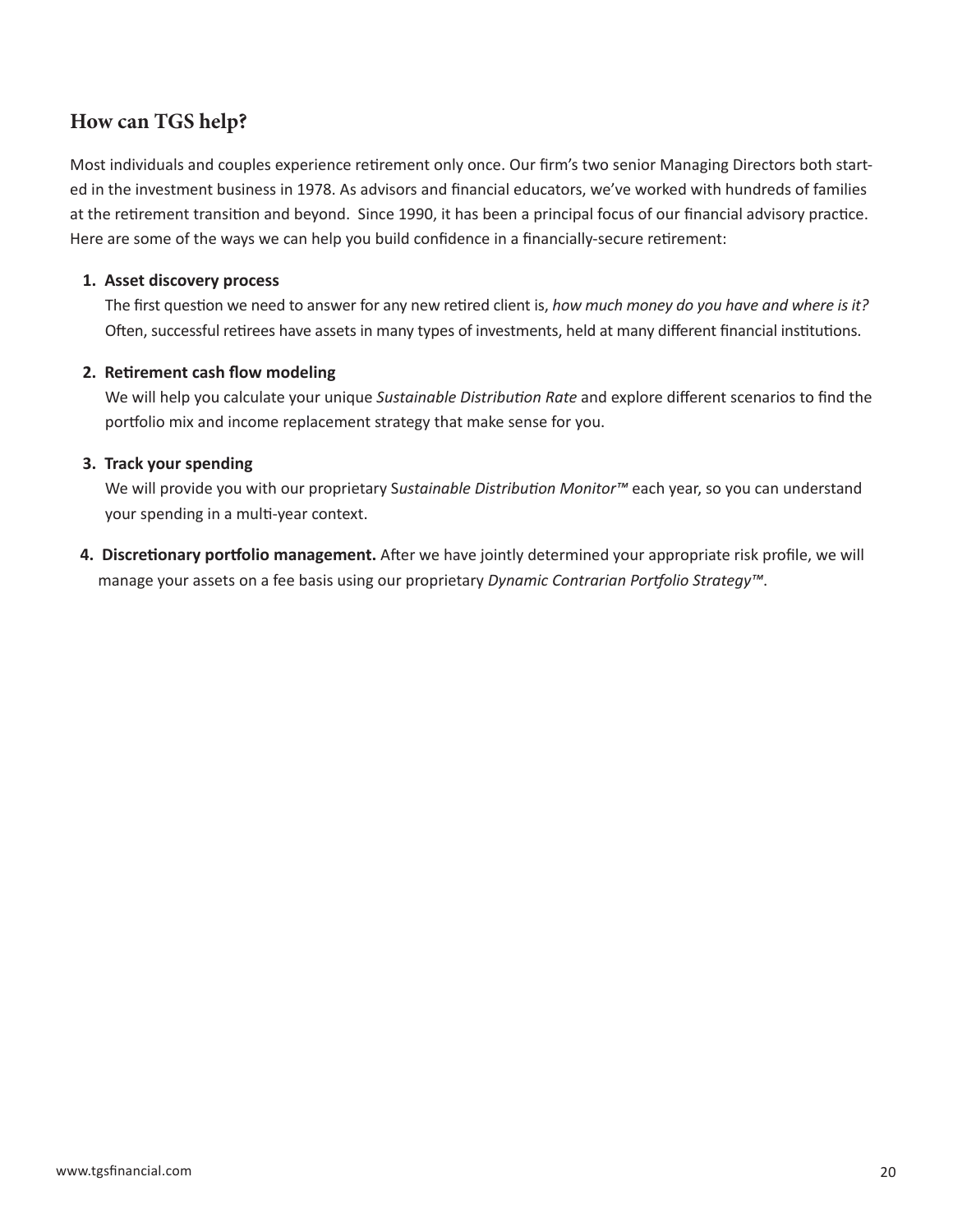# **Case Studies**

The concept of sustainable distribution rate provides an objective answer about how much you can spend while retaining confidence that you will never run out of money. Sometimes the answer is that you must spend less. But often the answer is that you can spend more, and that you have been worrying needlessly. Here are two examples constructed using elements of the real-life situations of actual retired clients.

# **Mary: Managing longevity with insufficient capital**

Mary was always frugal and careful with her money. She sold her home and transitioned into a lifecare community, where she made a wonderful new group of friends. She remained close to her family. As she got older, she began to spend down her principal, slowly at first and then more quickly. She just did not have quite enough money to maintain herself.

Part of Mary's agreement with her life-care community when she entered was that she could never be forced to leave, unless she had transferred wealth to someone else. When it became clear that she was on track to eventually exhaust her assets, we helped her to convert much of her remaining wealth to lifetime income, using an immediate annuity<sup>12</sup>. Mary now has income she cannot outlive – though that income is not indexed for inflation. Because of the lack of inflation protection, we regard the immediate annuity strategy as a prudent but imperfect compromise, generally appropriate only for retirees over age 75.

# **Irene: Discovering unexpected wealth**

Irene was concerned about whether she could spend \$100,000 per year, which included both her own direct costs and annual transfers she made to her children and grandchildren. She was not sure about her exact net worth.

We gathered the data on her holdings. When our work was done, we discovered that Irene was worth well over \$3 million, much more than she expected. At age 82, spending \$100,000 per year was absolutely no problem. On the other hand, we found that Irene had done little estate planning and needed help in this area.

When, like Irene, you learn that you can have a 95% confidence that you won't outlive your capital, you can afford to stop worrying about running out of money. Instead, you can explore how your wealth can improve your quality of life today, improve your family's quality of life in the future, or allow you to have a lasting impact in your community through charitable gift planning.

*<sup>12</sup> An immediate annuity is an insurance contract that pays income for as long as you live. By purchasing an annuity, you transfer*  the risk of longevity to a third party (the insurance company). Because you are in effect systematically consuming your own capital, *the immediate annuity provides more cash flow than other highly-secure options.*